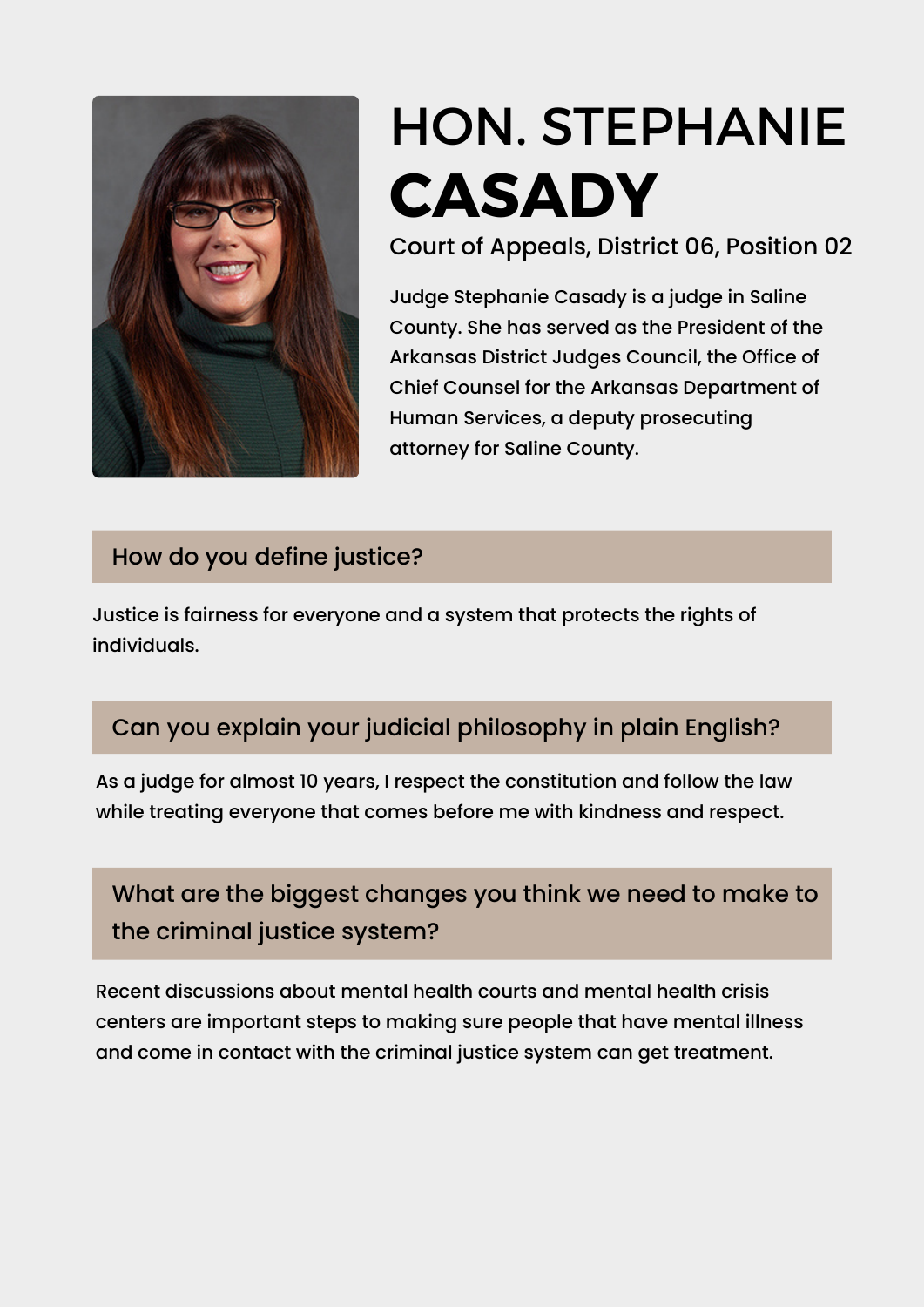#### What role should money/cash bail play in pretrial release?

Judges should only consider money/cash bail if they don't feel that release on a person's own recognizance is not appropriate for the facts of an individual case.

#### What role should money/cash bail play in pretrial release?

Judges are elected and charged with the responsibility of following the law as long as the law is constitutional.

## Do you believe that policies criminalizing drug use in Arkansas have been effective or ineffective?

Illicit drugs are dangerous. Fentanyl, opioides and other drugs are killing Arkansans every day. Laws criminalizing their manufacture and distribution are important to the safety of Arkansans. There are now programs like drug courts and HOPE courts that aim to get addicts treatment before incarceration is used as an option. I believe these courts and policies that fund and prioritize them are effective.

# Do you believe that policies criminalizing drug use in Arkansas have been effective or ineffective?

Poverty is one of the things that puts a person most a risk of entering the criminal justice system. Having access to mental health treatment and drug treatment providers is an important factor in avoiding the criminal justice system. As an elected judge who has presided over 1000s of criminal cases, my decisions with regard to sentencing are based on the severity of the crime and the defendant's criminal history.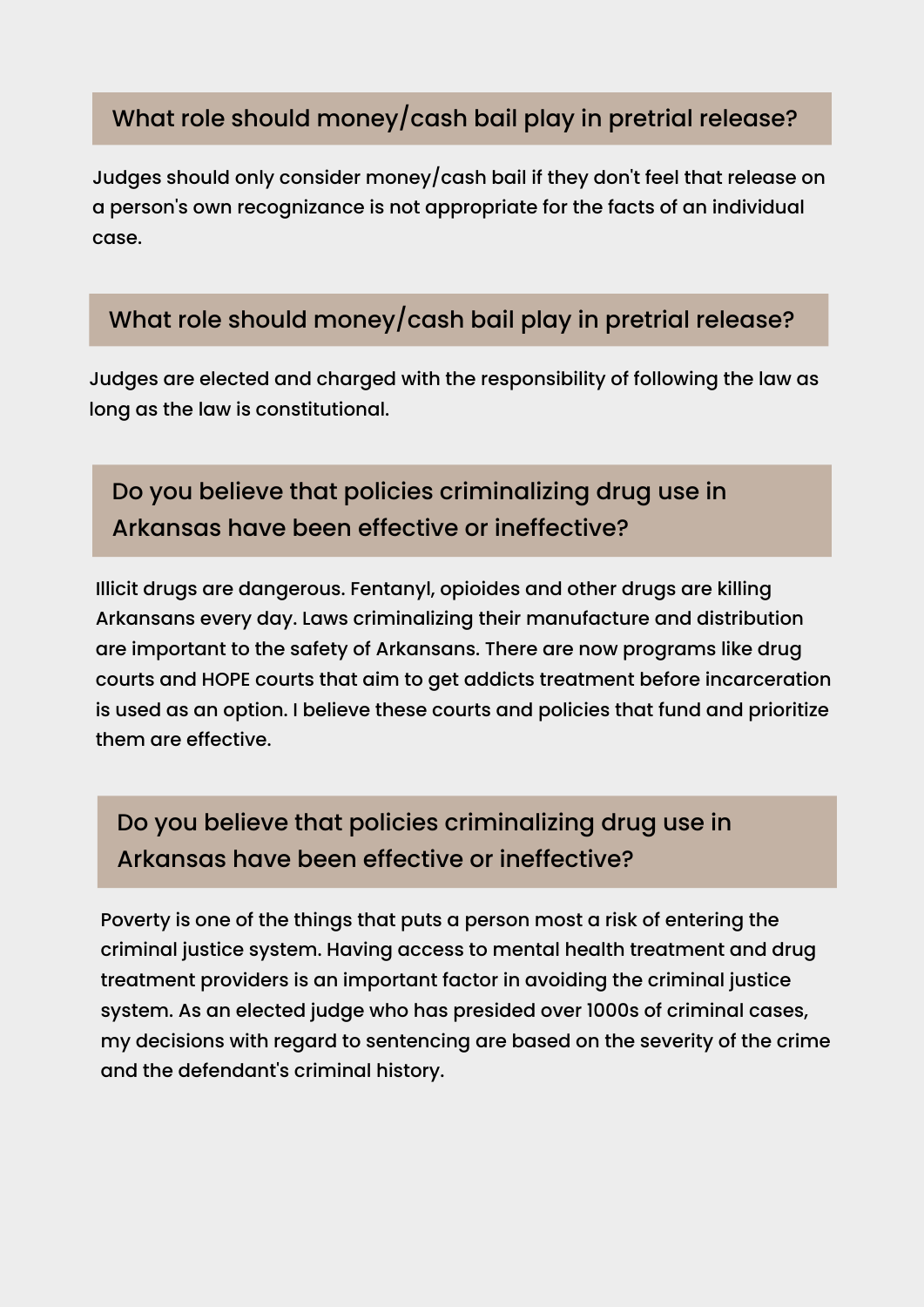What factors do you believe are driving the growing prison population and the overrepresentation of people of color and poor Arkansans? What role do judges play in addressing these disparities?

Poverty is one of the things that puts a person most a risk of entering the criminal justice system. Having access to mental health treatment and drug treatment providers is an important factor in avoiding the criminal justice system. As an elected judge who has presided over 1000s of criminal cases, my decisions with regard to sentencing are based on the severity of the crime and the defendant's criminal history.

In what ways will you work to promote public transparency within your courtroom?

I've been a judge for almost 10 years and I believe a have a reputation of promoting public transparency.

How would you make determinations on fines/fees in your courtroom?

I have been a judge for almost 10 years and that is dependent on the specific case that is in front of me.

Arkansans are facing crushing amounts of court debt, how would you address fines & fees in your jurisdiction?

I've been a judge for almost 10 years and I have a policy of allowing community service instead of fines.